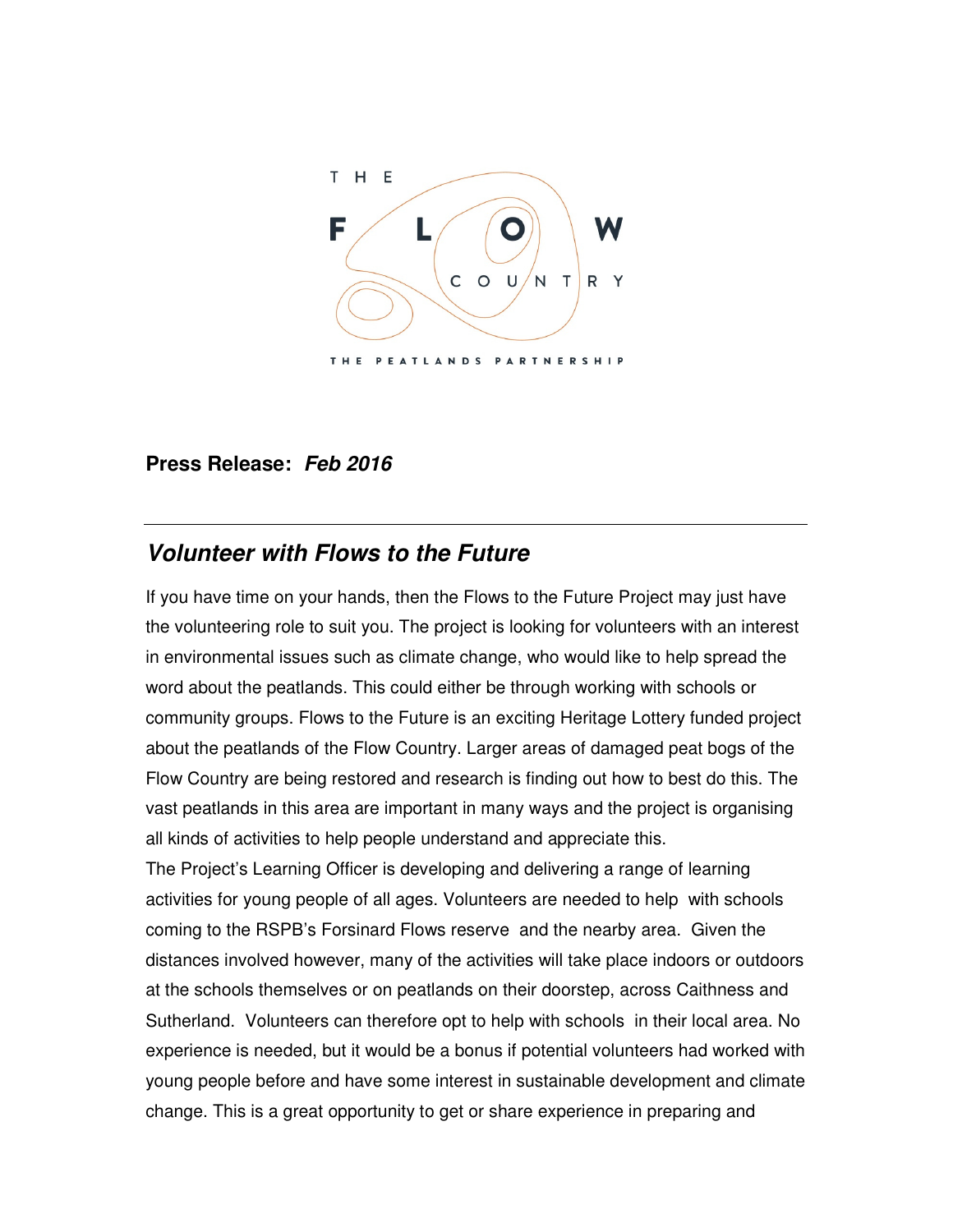delivering outdoor learning, make a difference in your local area and find out more about the peatlands.

The Flows to the Future Project is also delivering a range of community based activities and volunteers are needed to enable us to involve even more people in the peatlands These activities are taking place across Caithness and Sutherland, so volunteers can opt to work in their local area or beyond, supporting the Project's Communities Officer. Events so far have included guided walks and art based workshops linked to the peatlands, but there is plenty of scope for bringing any ideas or expertise. As with the schools work, no particular experience is required, but it would be useful if volunteers had some interest in the peatlands and enjoy working as a team. These opportunities are a great way of meeting like minded people and gaining experience of planning and delivering events.

The volunteering is offered through the RSPB, who have lots of experience of offering volunteer opportunities and provide excellent support. Training is provided and agreed transport costs are covered. Find out more about the volunteering opportunities on the Flow Country website. www.theflowcountry.org.uk or by contacting Sjoerd Tel on 07912774587 or by email sjoerd.tel@rspb.org.uk.



## **NOTES TO EDITORS**

The Peatlands Partnership includes Scottish Natural Heritage, Forestry Commission (Scotland), Highland Council, RSPB Scotland, Plantlife Scotland, Highlands & Islands Enterprise, The Highland Third Sector Interface, The Flow Country Rivers Trust, The Northern Deer Management Group and The Environmental Research Institute. It liaises with local community groups, , the Scottish Government's Rural Payments and Inspections Directorate and the North Sutherland Community Forest Trust. It is independently chaired by John Henderson of Scrabster Farm, Caithness.